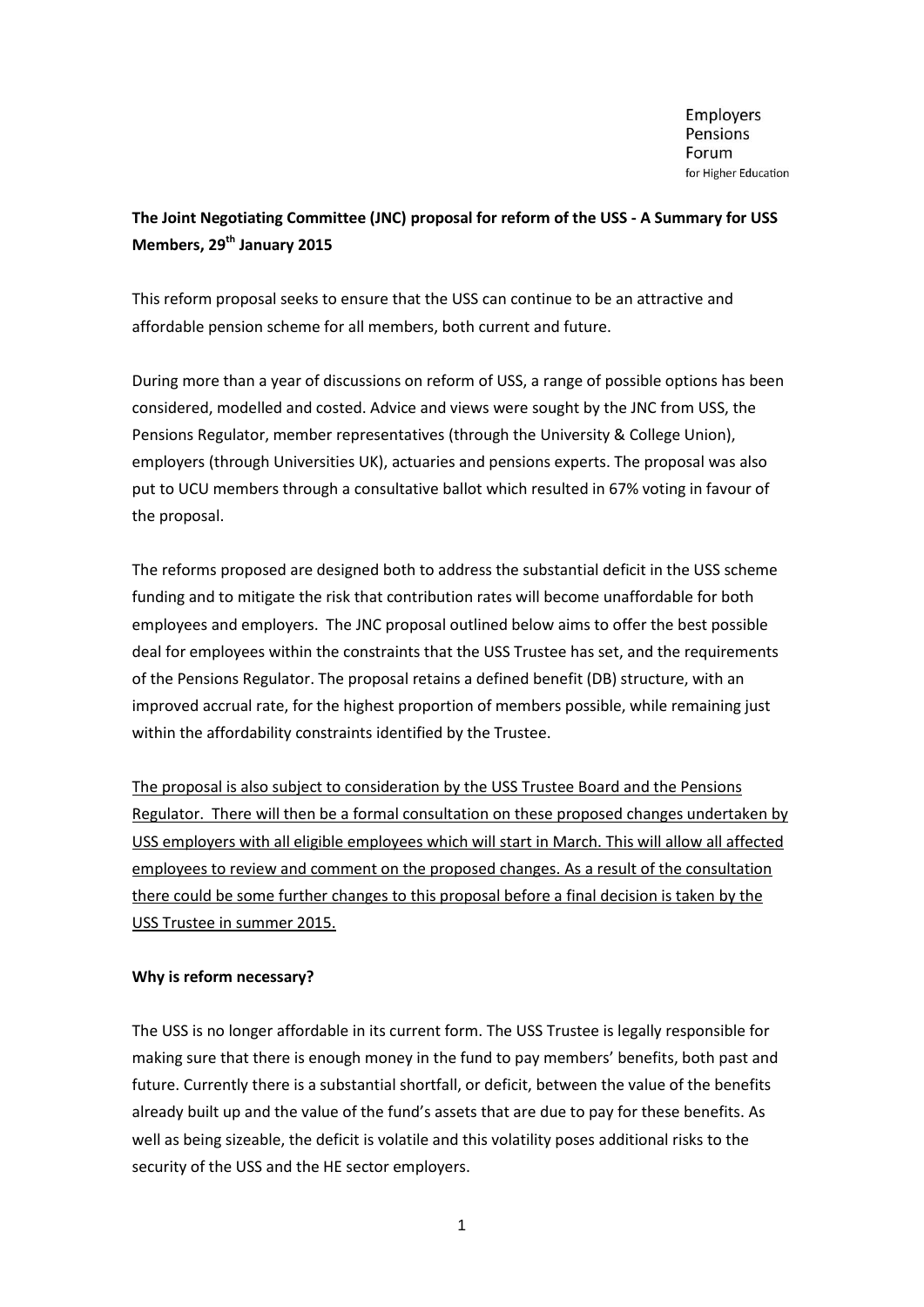The USS is a private occupational pension scheme and as such falls under the remit of the Pensions Regulator. It has to meet certain minimum levels of funding; the indicative results of the most recent triennial valuation in March 2014 show that the scheme deficit was £13 billion.

Accordingly, the USS Trustee Board is required to produce a recovery plan in order to address this substantial scheme deficit over a reasonable period and the plan has to be submitted to the Pensions Regulator. If no reforms are made, the USS Trustee Board will be compelled to impose increased contributions to a level that would be unsustainable for members (at around 12%) and employers (at around 25%) alike.

## **A summary<sup>1</sup> of the JNC proposal for reform of the USS - 29th January 2015**

- The proposed implementation date of the proposed benefit reforms is 1 April 2016.
- Final salary accruals would cease as at 31 March 2016. Benefits built up before this date would be protected. Their value would be calculated using the existing definition of pensionable salary and service as at 31 March 2016 and from that date accrued benefits would be increased annually in line with CPI, rather than increases in final salary.
- All members would build up future defined benefits in the Career Revalued Benefits (CRB) section based on an accrual rate of  $1/75<sup>th</sup>$  of actual pensionable salary. The right to a tax free cash sum of 3 times pension (3/75ths) will also be increased in line with the higher accrual rate. This is higher than the current CRB accrual rate of 1/80<sup>th</sup> and so offers improved benefits for those currently in the CRB section
- Benefits in the CRB section would also be increased annually in line with CPI.
- Benefits in the CRB section would be based on the first £55,000 of the member's pensionable salary, based on their actual pay, not the full time equivalent. Therefore for members earning up to £55,000 their total salary would be pensioned through the CRB scheme; this is estimated to apply to 83% of all active USS members.However, all members would receive this core benefit up to and including the salary threshold of £55,000.
- The salary threshold would increase each year in line with CPI (subject to the outcome of a review to be completed by the USS Joint Negotiating Committee by 31 March 2020).

<sup>-</sup> $<sup>1</sup>$  This document provides a short summary. The USS scheme rules would be the ultimate reference.</sup> Fuller details would be provided as part of the statutory consultation with members.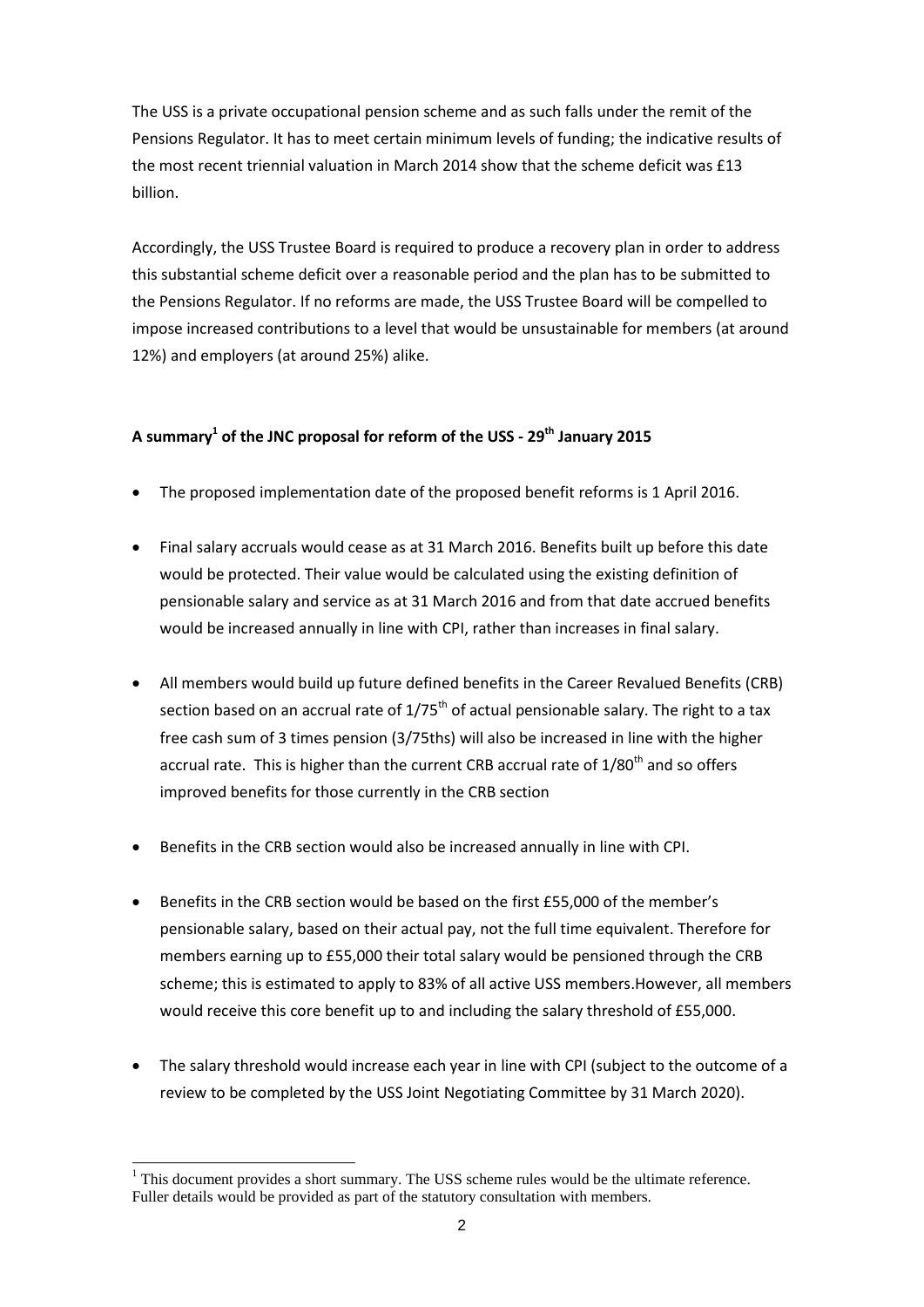- If the member earns more than £55,000 they would still build up CRB benefits on their salary up to the salary threshold of £55,000, but any pensionable salary over this threshold would instead be pensioned through a new Defined Contribution (DC) section of the scheme. Employers would pay a contribution of 12% of pensionable salary over the threshold into the DC section.
- Employee contributions would increase to 8% of pensionable salary. If the member earns over the £55,000 salary threshold then their contribution of 8% of their pensionable salary over the threshold will be paid into their DC pot, in addition to the employer's 12% contribution. This provides a substantial total DC contribution of 20% of salary over the £55,000 threshold.
- All members would have the opportunity to choose to pay in an additional 1% of pensionable salary into their personal DC pot, which would be matched by their employer to build up an additional flexible DC fund. This option would be available to those members earning below the £55,000 salary threshold as well as those earning over this amount.
- Benefits on death in service and on ill health would remain comparable with current provision in the CRB section of USS.
- Employers would commit to pay contributions of no less than 18% of payroll for the next two valuations. This extends the increased employer contribution rate until the 2020 valuation (i.e. until 31 March 2020). 18% is a blended rate payable by all employers and includes the contributions to the DB and DC sections of the scheme. If the USS funding position as assessed at triennial valuations were to improve, over and above the improvements in funding assumed in the deficit recovery plan, employers would commit to using this to improve member benefits.
- There also remain a number of detailed specification points which the employers, UCU and USS and our advisers will discuss further.